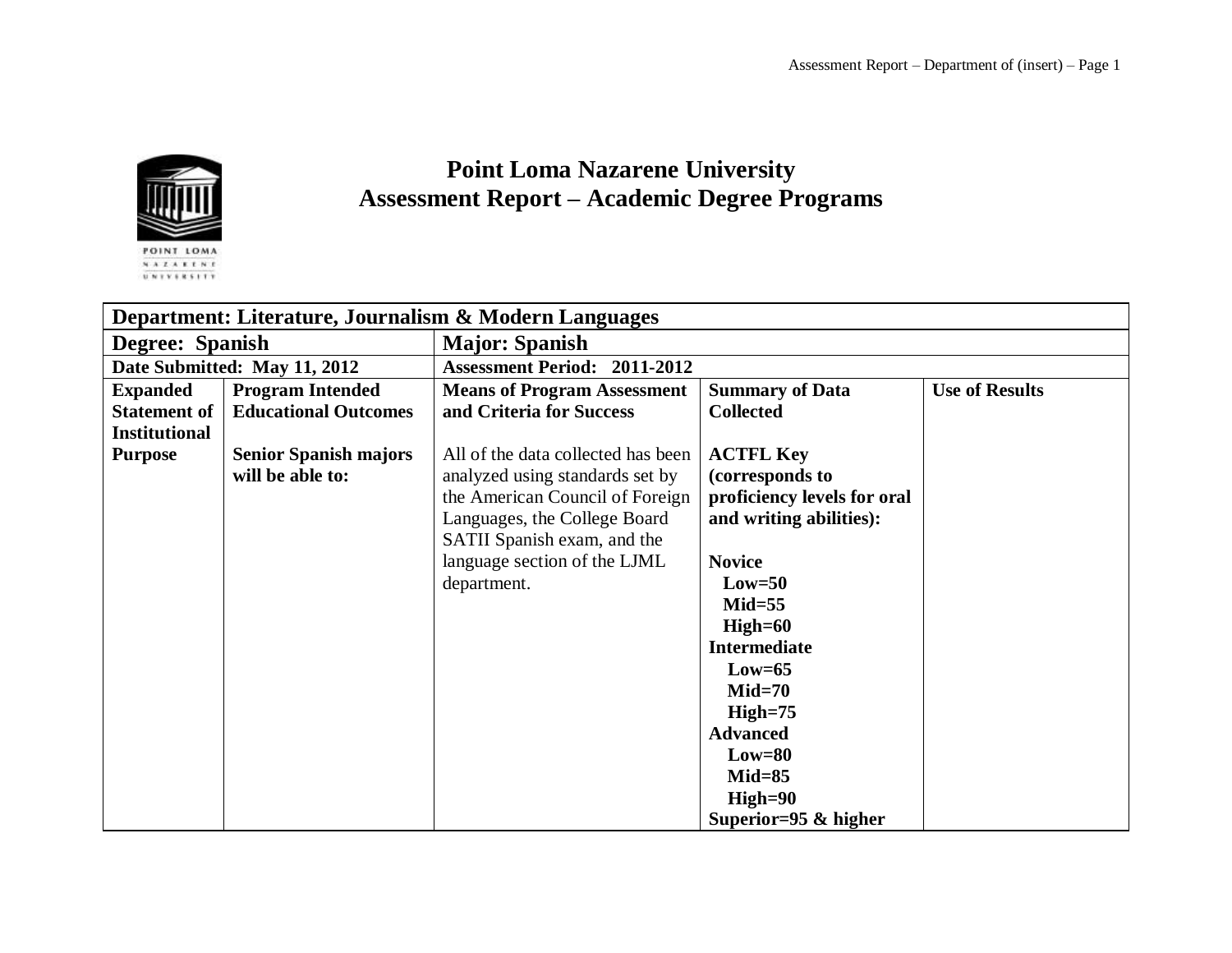|                                                                                                                                                                               |                                                                                                                                                                                                                                                                                                                                        | <b>SATII=consideration of</b><br>percentiles and<br>percentages for reading<br>comprehension and<br>knowledge of grammar.<br>Portfolios: Used to assess<br>writing ability using<br><b>ACTFL</b> standards. |                                                                                                                                                                                                                                                                   |
|-------------------------------------------------------------------------------------------------------------------------------------------------------------------------------|----------------------------------------------------------------------------------------------------------------------------------------------------------------------------------------------------------------------------------------------------------------------------------------------------------------------------------------|-------------------------------------------------------------------------------------------------------------------------------------------------------------------------------------------------------------|-------------------------------------------------------------------------------------------------------------------------------------------------------------------------------------------------------------------------------------------------------------------|
| $(1)$ . Write essays in<br>Spanish without<br>significant errors of<br>grammar, spelling or<br>vocabulary usage that<br>would impede<br>comprehension by a<br>native speaker. | 1. Exit assessment-writing<br>prompt<br>Criteria: 70% of graduating<br>students will be judged as having<br>reached the advanced level of<br>writing according to standards<br>set by the American Council of<br>Foreign Languages (ACTFL)<br>low advanced level will be<br>considered as a score of 80%                               | 1a. No data collected here.                                                                                                                                                                                 | 1a. The writing prompt<br>is based on a situation or<br>situations. Students<br>have successfully<br>applied themselves so<br>that they can resolve the<br>problems evoked by the<br>particular situation.                                                        |
|                                                                                                                                                                               | 1b. Exit assessment: portfolio of<br>reflective writing to include four<br>pieces of writing: demonstration<br>of literary scholarship or<br>research, demonstration of<br>cultural awareness; knowledge<br>of language, evidence of<br>professional preparation.<br>Criteria: 70% of graduating<br>students will achieve at least the | 1b. Of the 4 portfolios<br>read, the following data<br>has emerged: 80% or<br>Advanced Low (1 student);<br>80% or advanced low (1)<br>student); 90% or<br>advanced high (3 students);                       | 1b. Reflective writing is<br>graded after students<br>have had an opportunity<br>to polish up their writing<br>and be involved in peer<br>editing. This has been a<br>successful exercise.<br>This data mirrors what<br>most universities expect<br>of graduates. |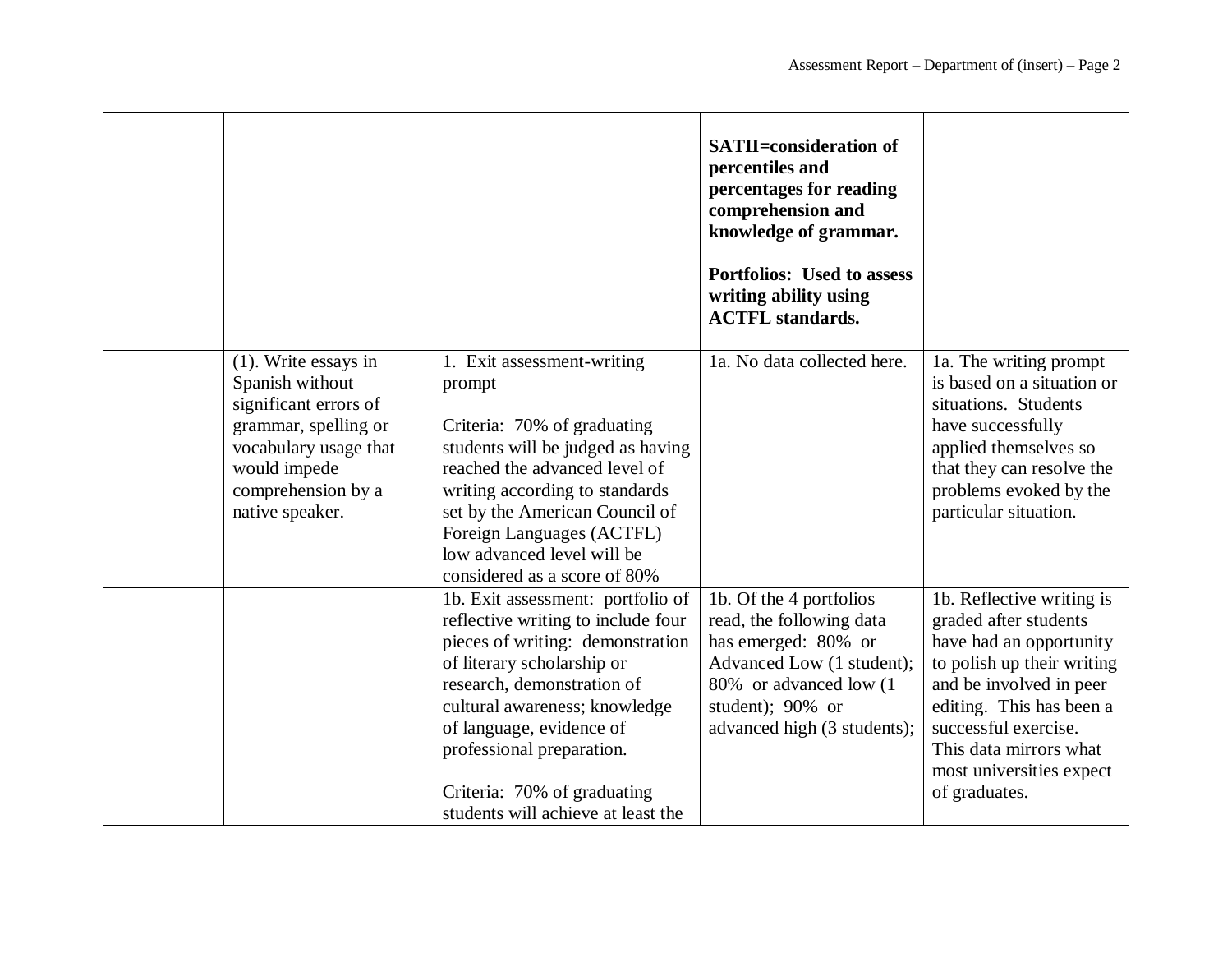|                                                                                                                                                                                                                                                 | advanced low level of writing<br>(80%) as set by ACTFL<br>standards.<br>Standardized exam on<br>1c.<br>grammar and reading.<br>Criteria: 70% of graduating<br>students will score at least 80%<br>on grammatical structures.          | 1c. See section2 data for<br>SATII reading and<br>grammar exam.                                                                                                                                                                      | 1c. See summary for<br>section 2.                                                                                                                                                                                                                                                                               |
|-------------------------------------------------------------------------------------------------------------------------------------------------------------------------------------------------------------------------------------------------|---------------------------------------------------------------------------------------------------------------------------------------------------------------------------------------------------------------------------------------|--------------------------------------------------------------------------------------------------------------------------------------------------------------------------------------------------------------------------------------|-----------------------------------------------------------------------------------------------------------------------------------------------------------------------------------------------------------------------------------------------------------------------------------------------------------------|
| (2). Comprehend the<br>main ideas and details of<br>connected oral discourse<br>and will be able to $(3)$<br>converse in a<br>participatory fashion with<br>a native speaker using a<br>variety of language<br>strategies to convey<br>meaning. | 2-3. Exit assessment: oral<br>interview<br>Criteria: 70% of graduating<br>students will achieve at least the<br>low oral advanced level (80%)<br>as set by<br><b>ACTFL</b>                                                            | 2-3. Of 4 students<br>completing the OPI<br>(ACTFL oral proficiency<br>exam), the following<br>scores were attained: 85%<br>or advanced mid (2)<br>students); 90% or<br>advanced high (1 student);<br>95% or superior (1<br>student) | 2-3. Excellent progress<br>is being made in this<br>area, perhaps it can be<br>attributed to the study<br>abroad component<br>required for all majors.<br>The one student who<br>attained the superior<br>level was a native<br>speaker. This data<br>mirrors what most<br>universities expect of<br>graduates. |
| 4. Interpret target<br>language texts according<br>to their cultural, literary,<br>and /or linguistic content.                                                                                                                                  | 4. Exit assessment-standardized<br>reading exam.<br>Criteria-70% of graduating<br>seniors will achieve the low<br>advanced level (80%) and will<br>be at least at the 80 <sup>th</sup> percentile<br>of all those tested nation-wide. | 4. SATII Reading exam in<br>Spanish. Of the 4 students<br>who took the reading<br>exam, the following scores<br>were attained and only one<br>student did not reach the<br>projections:                                              | 4. Excellent progress<br>has been made in this<br>area. The reading exam<br>also tests knowledge of<br>grammatical structures,<br>so this data is very<br>positive and attests to<br>the fact that students are<br>leaving with solid skills                                                                    |